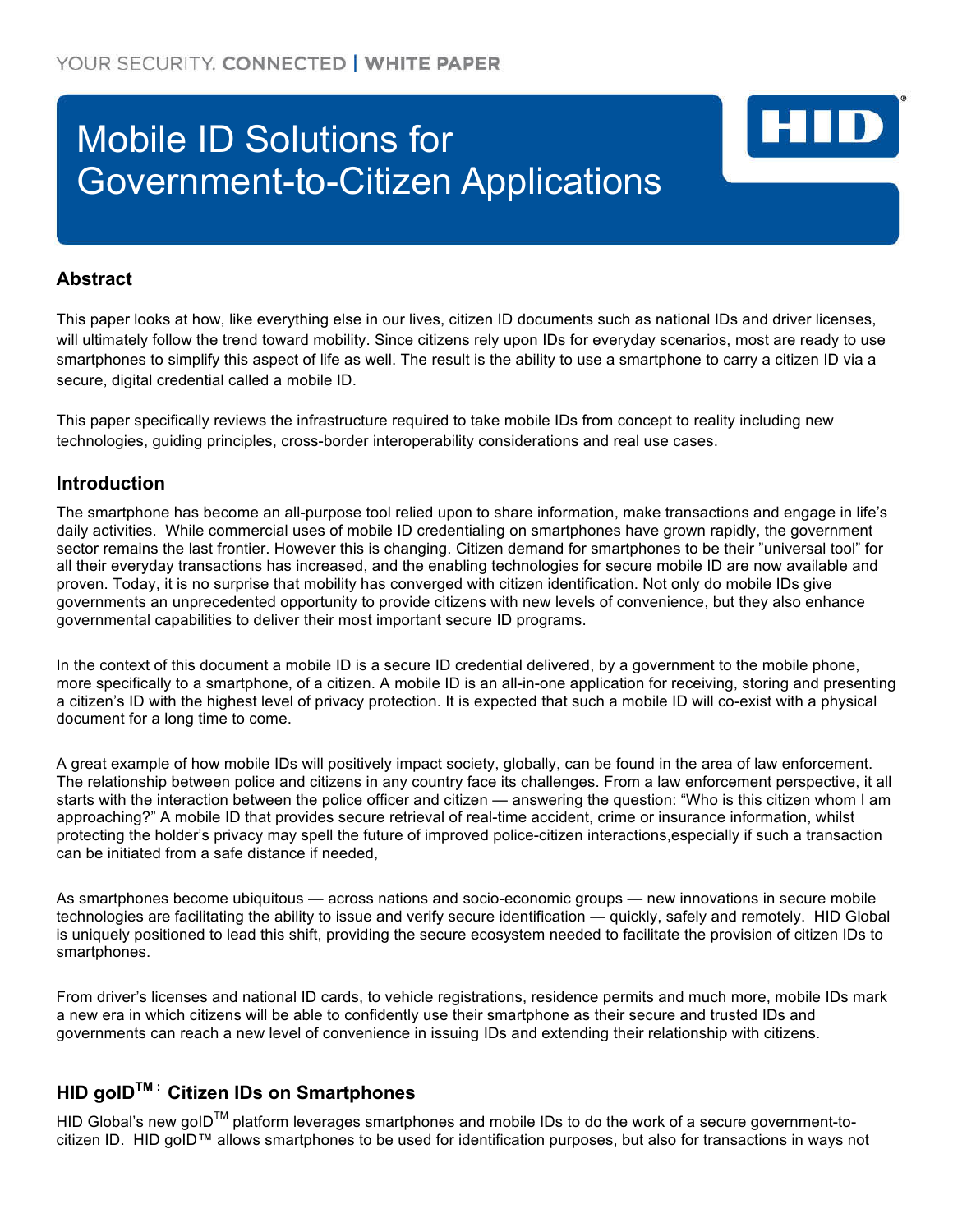

possible with a plastic ID card.

A mobile smartphone phone using HID goID™ enhances a citizen's day-to-day experience. Imagine how HID goID™ may impact travel. Today, citizen's use a national ID or driver's license at the airport for domestic travel, but also carry a boarding pass separately on a phone or a piece of paper. With HID goID™, the two converge - providing greater security, convenience and flexibility for both the citizen and the authenticating party. Rather than in wallets, IDs can now be securely stored on smartphones.

With everything on the smartphone, citizens may choose to leave their purse or wallet at home. Citizens will also be able to control when and how much information is shared, allowing them to protect their privacy. For example, when a citizen is purchasing age-restricted goods, they only need to provide their photo and age — none of the other personal information usually loaded and freely readable on a physical driver's license needs to be shared.

HID goID™ can allow citizens to renew their driver license remotely, eliminating the need for people to stand in lines for new cards and renewals. This is also good news for government agencies, which can do their jobs more efficiently.

## **Making Identity Easy for Government Agencies**

HID goID™ is perfectly placed to provision mobile IDs directly into citizens' mobile phones for offline verification. Unlike other solutions that rely on wireless cloud connectivity for verification, HID goID is always verifiable, no matter the connectivity to the cloud. This is extremely important in the case of national and public security, where identity needs to be securely verified – HID goID<sup>TM</sup> can securely verify both online and offline.

HID goID™ is flexible and built on open standards for security, enabling interoperable solutions to be found where identities can be signed in one jurisdiction, but validated in others -- for example, a driver's license produced in one state but validated in many.

#### *A New Level of Real-time Connectivity and Computing Power — HID goID™*

- Facilitates the delivery of citizen-centric services, building trust and convenience;
- Allows them to issue, revoke or change mobile IDs more efficiently, securely and quickly;
- Improves law enforcement interaction with citizens;
- Prevents counterfeiting through electronic authentication;
- Works across multiple platforms and operating systems;
- Opens the door to new revenue opportunities; and
- Can be easily and securely verified, both online and offline.

#### *What will it take?*

To be able to deliver a mobile ID a full range of security implications need to be addressed.

## *Provisioning:*

- Know with certainty who is applying
- Protect all information
- Securely send mobile ID to correct device
- Once on device, mobile documents can't be modified or accessed
- Real authentication by relevant authorities
- Ability to revoke, edit, append data (e.g., adding an infraction to a mobile Driver's License)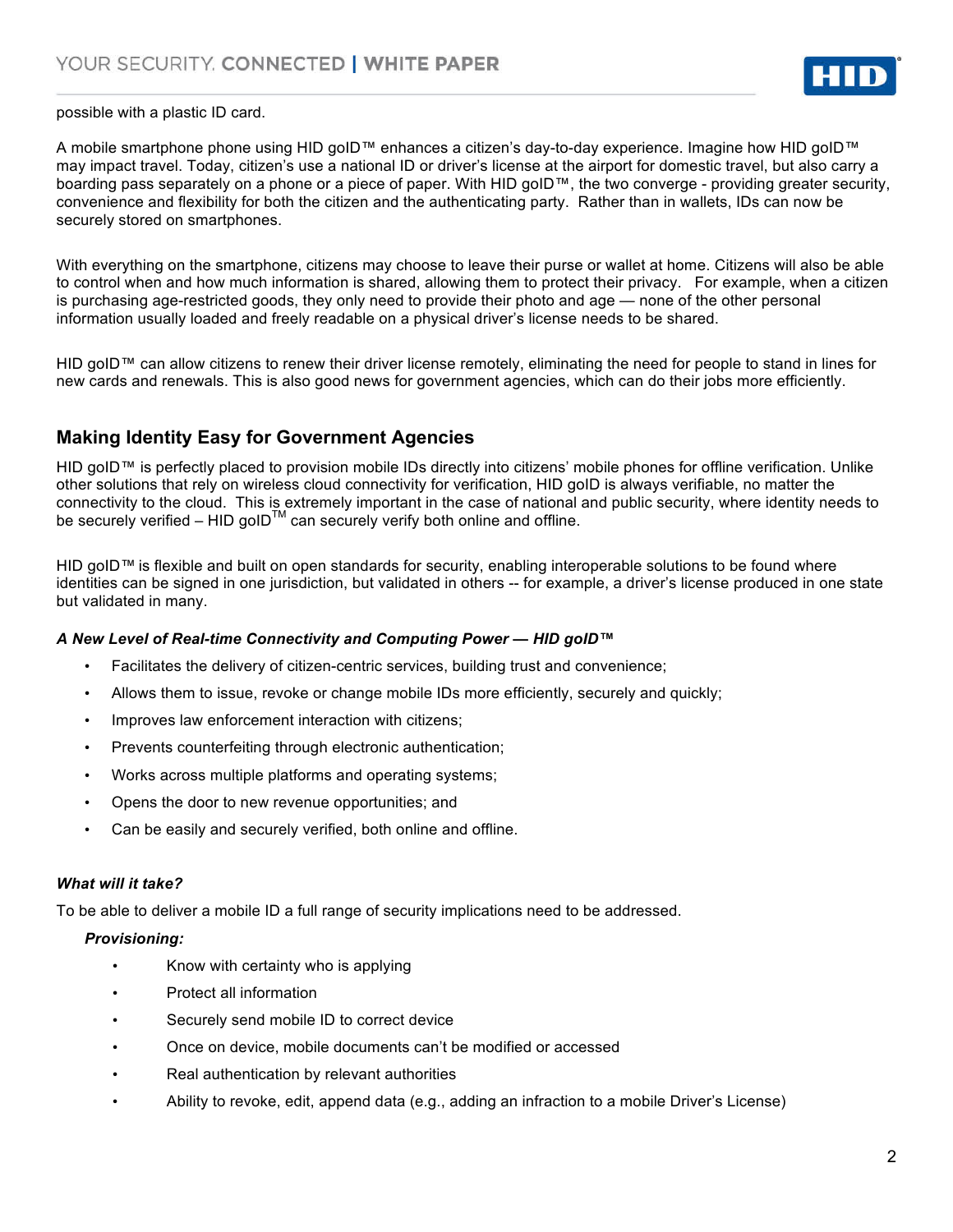#### *Privacy:*

- Assurance that no one else has access to personal data
- Can't track identity (just as with card in pocket)
- Need to segregate applications
- Verifying entity should not need to touch the device

Once the mobile ID is on a mobile device, authorities must be able to verify authenticity in a variety of scenarios. Specifically, officials must be able to verify:

- It belongs to the citizen.
- It's genuine.
- It's still valid.
- It's not a fake ID.
- It's been issued by the relevant authorities.

### **Mobile ID Fundamental Policy Principles**

There are six principles government organizations/agencies and citizens, alike should adhere to for a successful transition to mobile IDs:

- 1) **Voluntary**. Participation is voluntary; user controls sharing of information and device.
- 2) **Interoperable.** Works with major smartphone handset manufacturers and operating systems and is viable across jurisdictions, states, provinces and continents.
- 3) **Secure.** Strong standards-based cryptography platform and citizens' data can only be viewed by the intended authenticating smartphone.
- 4) **Private.** No one else can access personal data or track identity; must be able to verify data without handing over the physical smartphone.
- 5) **Remote-Capable.** Citizens' mobile IDs must be securely available, even in remote areas without internet or telecommunications networks — including the provisioning, updating or revoking of credentials.
- 6) **Always Available.** When a citizen's smartphone is inoperable (i.e. dead battery) it is still possible to securely access the ID.

HID goID™ addresses all of these principles and more, assuring governments that mobile IDs will empower citizens to enjoy convenience and simplicity while delivering the security and privacy expected in a trusted government-issued credential.

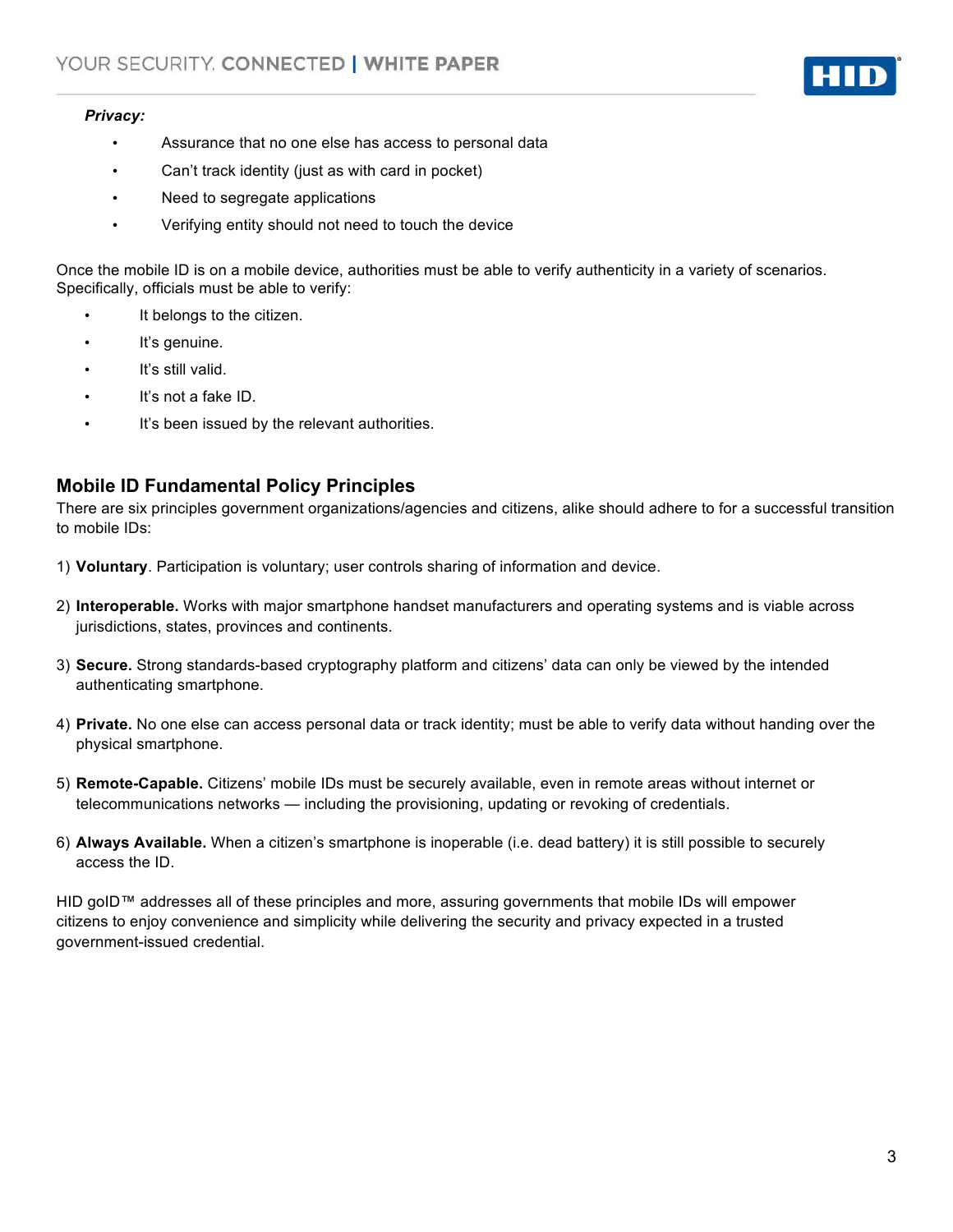

## **Mobile ID Infrastructure**

The following diagram depicts the components of a mobile ID infrastructure:



**Fig. 1**: Mobile ID Infrastructure

- **Issuance infrastructure**. The set of components at the issuance authority (e.g., the DMV for a driver's license, or central government for a National ID card), that manage the lifecycle of secure mobile identities including the creation and management of the IDs. The issuance infrastructure also incorporates the necessary management functions to confer trust into the mobile ID itself while also validating devices like mobile ID readers. This is important because other standard mobile devices with BLE or NFC capabilities could potentially be transformed into a trusted mobile ID reader by conferring trust (keys) to it via the issuance infrastructure.
- **Standard transport-independent credential interface.** This allows both the issuance infrastructure and the validating devices to interact with the mobile ID on a citizen's smartphone. It is imperative that this is as transport-independent as possible to ensure compatibility with next-generation proximity communication technologies.
- **Mobile ID readers and applications:** These must be capable of interacting with citizen smartphones using a secure, standard interface while also being able to verify the mobile ID. Reading endpoints should be considered "trusted endpoints," capable of securing the key material that confers trust between mobile devices.

# **Limitations of a Secure Element Approach to Citizens' Mobile Devices**

There are several significant limitations to using a secure element approach to mobile IDs on citizens' smartphones.

## *Interoperability Limitations*

To issue a mobile ID to a secure element on a citizen's smartphone (e.g. SIM or embedded secure element) the issuance agency must integrate with either a mobile network operator (MNO) which issues the SIM or an original equipment manufacturer (OEM) which issues the handset and embedded secure element. The MNO and OEM control the keys that allow the loading of the mobile ID applet onto the respective secure element. This includes the keys required to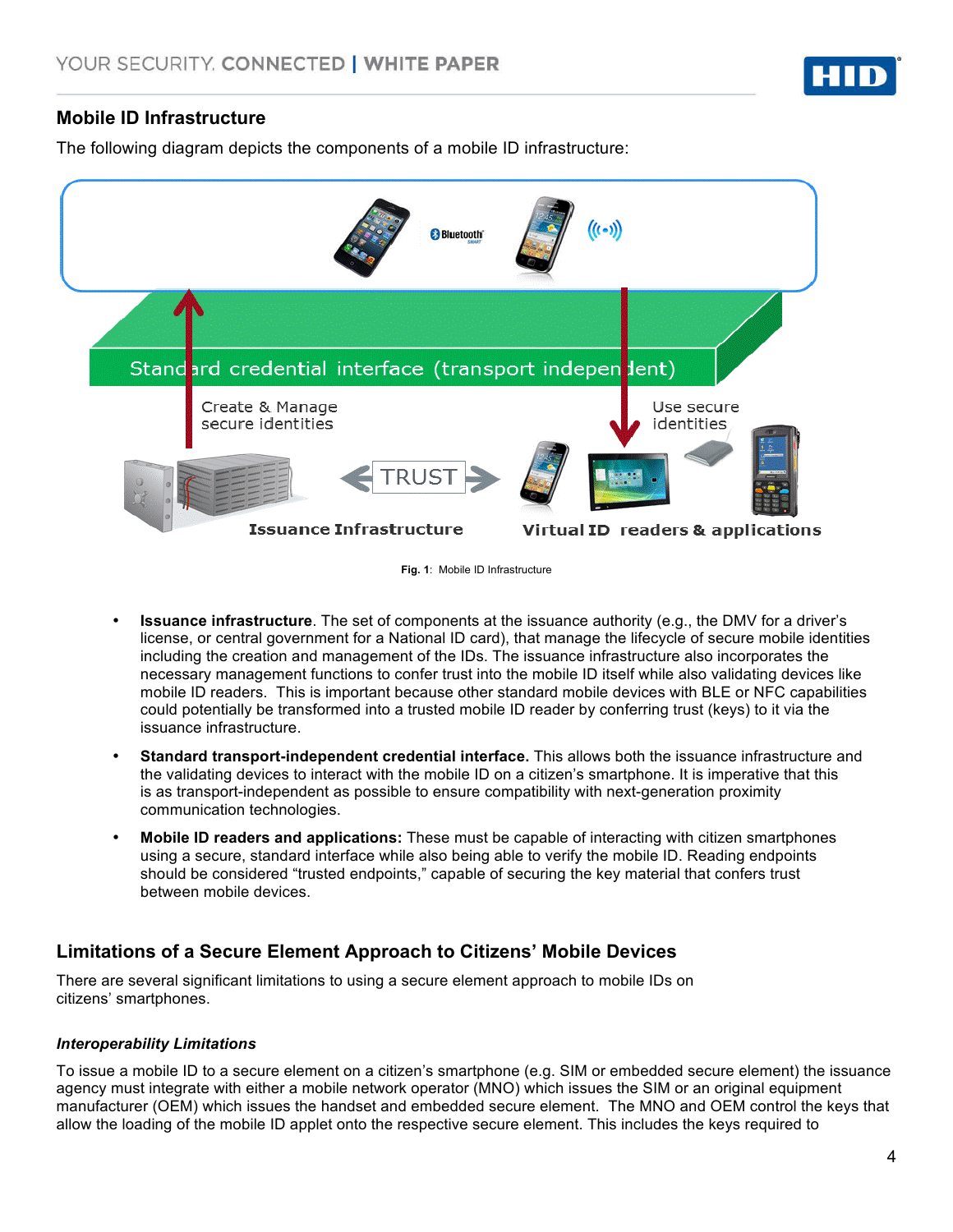

personalize the mobile ID — such as those that send unique citizen-specific data elements, images and authentication. To do this, governments and/or issuing agencies have two options:

- 1) Integrate with all of the MNOs in the country; or
- 2) Partner with a Trusted Service Manager (TSM) which has already integrated with all or most in-country MNOs.

Costs include the creation of contracts with MNOs and TSMs as well as the per-unit cost to load the mobile ID application onto the secure element and subsequently personalize it.

In the context of this paper, it should be noted that the use of a secure micro SD card (µSD) that also contains a secure element is not an adequate global solution because the ability to read such cards are not universally available on all handsets.

#### *Privacy Limitations*

Currently, the most used technology for secure elements is based on a Java card secure element with GlobalPlatform<sup>i</sup> device technologies. This approach allows for multiple service provider security delimitations using security domain concepts.

This said it is possible for non-trusted mobile ID readers to:

- 1) Discover the presence of a mobile ID applet (using the SELECT command with the right applet ID-AID), and
- 2) Freely read a unique number (Chip Serial Number).

This means unauthorized readers could potentially track and correlate a specific citizen using these unique identifiers.

This should be considered a limitation with respect to Mobile ID Fundamental Principle number four which states, "It should not be possible to track the identity of citizens or - from untrusted endpoints - gain knowledge that a smartphone carries a mobile ID."

# **ASSA ABLOY / HID Seos® and Mobile IDs**

HID Global's goID™ builds upon a proven mobile ID ecosystem with HID Global's proven Seos® technology at the heart of the solution. Seos is a cryptographic infrastructure technology that has been developed specifically for the mobile experience, i.e. for provisioning secure credentials over the airwaves to smartphones and mobile devices.

The HID goID platform enables instant over-the-air provisioning and streamlined access to cloud-based government information services with the assurance that all transactions are secure and trustworthy. All transactions related to issuing,

managing and presenting credentials using mobile phones are conducted in a highly secure environment protected by end-to-end encryption.

HID Global Seos / HID goID™ is:

- **Mobile.** Seos enables secure identities to be truly mobile. A user's identity is no longer hardwired into a piece of plastic, but can be digitally encoded onto a phone or a wearable. Seos enables any smart device to become a credential without requiring a Secure Element.
- **Interoperable.** Seos enables an open ecosystem in which credentials and readers from different manufacturers can communicate over NFC or Bluetooth Smart, making it truly independent from the transport technology and the transport security model.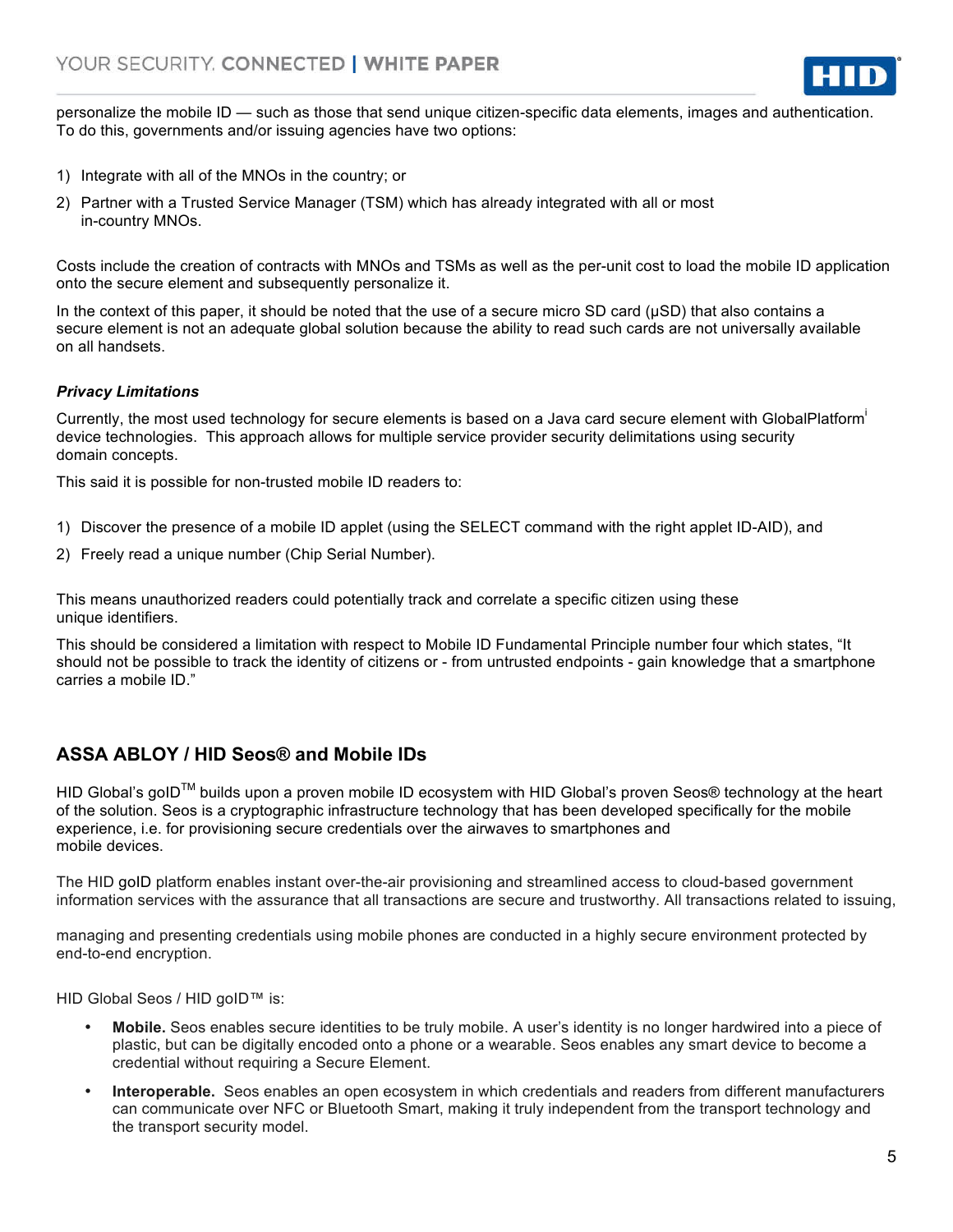

- **Secure.** Seos uses standards-based cryptography to enable the provisioning of secure identities. Seos protects the storage and use of those secure identities across a broad range of credential and mobile OS platforms. It is based on strong mutual authentication between the application on the citizen phone and the reading device. Protects against 'man in the middle,' reflection, reply and other attacks.
- **Private.** Seos ensures that no information that might be used to identify or track the credential holder can be read by an unauthorized party. Specifically it is not possible to freely read a unique identifier nor possible to even discover the existence of the Seos-based virtual ID on a smart phone.

HID Global's breakthrough Seos credential technology powering mobile IDs is already widely deployed by organizations seeking a convenient yet secure way for people to access office buildings, hotels, college campus and healthcare facilities and more. HID Global's Seos technology is embedded in Starwood Hotel Group's Preferred Guest App (SPG), enabling guests to access hotel rooms via a mobile key on their smartphones in hundreds of Starwood locations around the world. Guests simply receive a secure Seos mobile ID with their room number via the SPG app before arriving at the hotel, allowing them to bypass check-in and proceed straight to their room (spgpromos.com/keyless).

The criteria for a citizen to receive and use a secure mobile ID is very demanding, similar to what a hotel guest needs to receive and use a secure mobile room key. HID Global is using this same proven technology to bring mobile IDs to citizens' smartphones.

#### *Seos: A Multi-layer Security Approach*

Security for mobile IDs is based on a multi-layered approach comprised of security technologies that run across the citizen smartphone, the verifying device (app) and the issuing infrastructure.

• **The citizen smartphone.** Seos can be run and has been tested on secure elements and in pure hardened software credential storage. The latter being preferred to secure mobile applications because currently there is no common hardware security supported across all mobile platforms. This means the digital keys in the mobile phone are independent of any partner system from MNOs and OEMs (see Section 3.1).

Using a hardened software-based credential allows HID Global to benefit from the many built-in security features of a mobile phone operating system. This allows applications to store information and operate securely. In addition to this, mobile IDs are stored as SIOs, (Secure Identity Objects) which are encrypted and signed using NIST Suite B approved cryptography, making it impossible for a hacker to create or modify the content of a mobile ID. Mobile IDs based on HID goID™ are tied to the device through a diversifier and device-specific cryptographic keys (there are no master keys). This means a citizen's mobile ID will not work on another device. The app itself includes binary protection including root detection and anti-hacking techniques for reverse engineering, tampering, unauthorized access, code injection and security by obscurity.

• **Transactions between citizens' smartphones and the verifying (reader) device.** HID Global's Seos technology does not depend on the security of the transport technology; it is standards-based and includes secure messaging, strong authentication and data confidentiality. With HID goID™, transactions between citizens' smartphones and verifying readers rely on the Seos secure messaging protocol to secure over-the-air communication independent of the transport technology (e.g. NFC or Bluetooth Smart).

Every Seos transaction is unique and cannot be cloned (recorded or replayed). Seos is also resistant to man-in-the-middle attacks, reflection attacks, replay attacks, message deletion, message reordering, message modification, message concatenation and message insertion. Further, HID Global's Seos protocol supports strong privacy, meaning that it is not possible to track the identity of a device.

• **Issuing infrastructure:** The issuing infrastructure processes incoming mobile ID payload securely issuing and protecting the citizen-specific data using device independent diversified keys that are managed and generated within Hardware Security Modules (HSM). Citizen-specific payload is securely wrapped and sent to the citizen's smartphone using different transport channels. The issuing infrastructure also manages all keys including the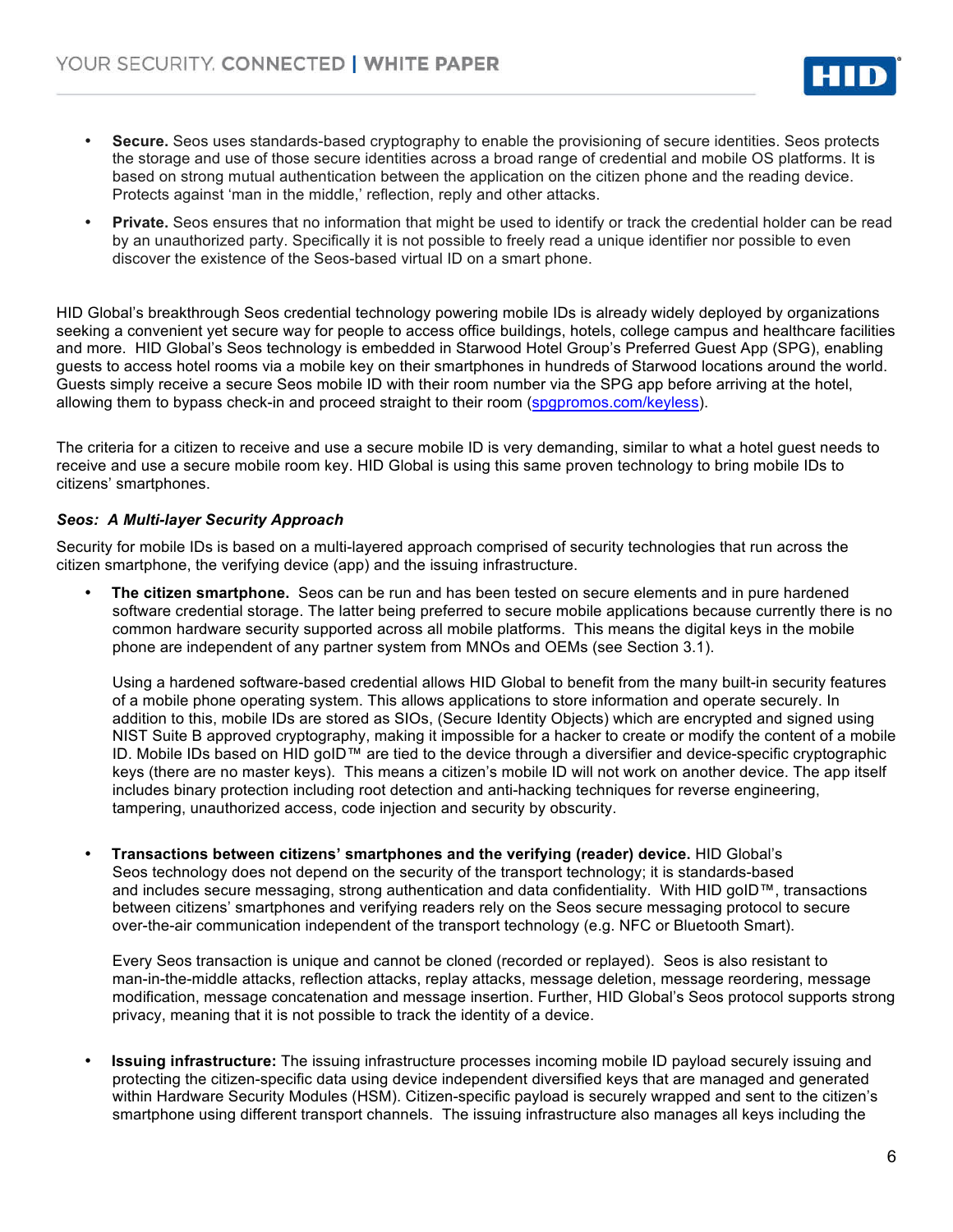

issuance to verifying devices — ultimately allowing them to become trusted endpoints.

The security of the issuing infrastructure is multi-layered:

- 1) Other systems can connect to the issuing infrastructure using TLS1.2 enforcement, cypher suite control and/or certificate pinning.
- 2) End-points are protected with routing detection capabilities, code obfuscation and third party penetration tests of the overall system.

#### *Mobile ID Interoperability Model*

Beyond the security of a single mobile ID and its interaction with the verifying device as illustrated above, there is another important component to the verifying infrastructure. Widespread adoption of mobile IDs requires interoperability between issuing authorities across agencies, borders and geographies, worldwide. For example, the use of mobile driver's licenses across state lines in the Unites States provides a good example of why interoperability is so critical. At the most basic level:

- States must issue a mobile driver's license that can be read/verified by authenticating authorities within any of the 50 United States.
- Similarly, States must have the capability to read/verify mobile driver's licenses issued by other States.

#### *Lessons Learned from the US PIV Standard*

While standardizing to ensure interoperability in the reading and authenticating of mobile IDs is a necessity, we can learn from previous attempts to achieve a depth of standardization which risked cannibalizing the bigger market opportunity. Specifically we are referring to the United States' PIV standard<sup>ii</sup> which was used to grant access to Federal facilities and information systems and assure appropriate levels of security for Federal applications. PIV standardized not only the data model and interface but also most of the transport and data retrieval methods including set guidelines. While excellent in concept, the world did not wait for the PIV standard to be perfected. The world kept evolving and innovating and by the time the standard was published the mobile revolution had begun. Unfortunately mobility was not a part of the PIV roadmap. While newer versions of the standard have adopted some mobile capabilities, the world is already moving on with the wearables revolution, and even the more mobile friendly PIV evolution is ultimately limiting in some use cases.

#### *So what does this suggest as we launch our mobile ID platform,* **HID goID™***?*

A better approach would be to define security requirements for the data model and interface but not tightly standardize the transfer protocol. The data model would be standardized potentially by NIST<sup>III</sup>, ISO and/or ICAO and the security of the data would rely on asymmetric signatures, similar to the model of the federal CA bridge. This would allow new technologies, to be developed for current smartphone technology but at the same time evolve to keep pace with innovation. In this example interoperability is provided at the data model and interface level.

Related, to avoid a monopoly, governing bodies of specific mobile ID categories (e.g., mobile driver's licenses) must adhere to a set of principles. Specifically, the secure read protocol (interface):

- 1) Must be openly available for all, including a reference implementation with source code over a specific transport (e.g., Bluetooth Smart); and
- 2) Must be licensed by the protocol provider under RAND (Reasonable and non-Discriminatory) terms.